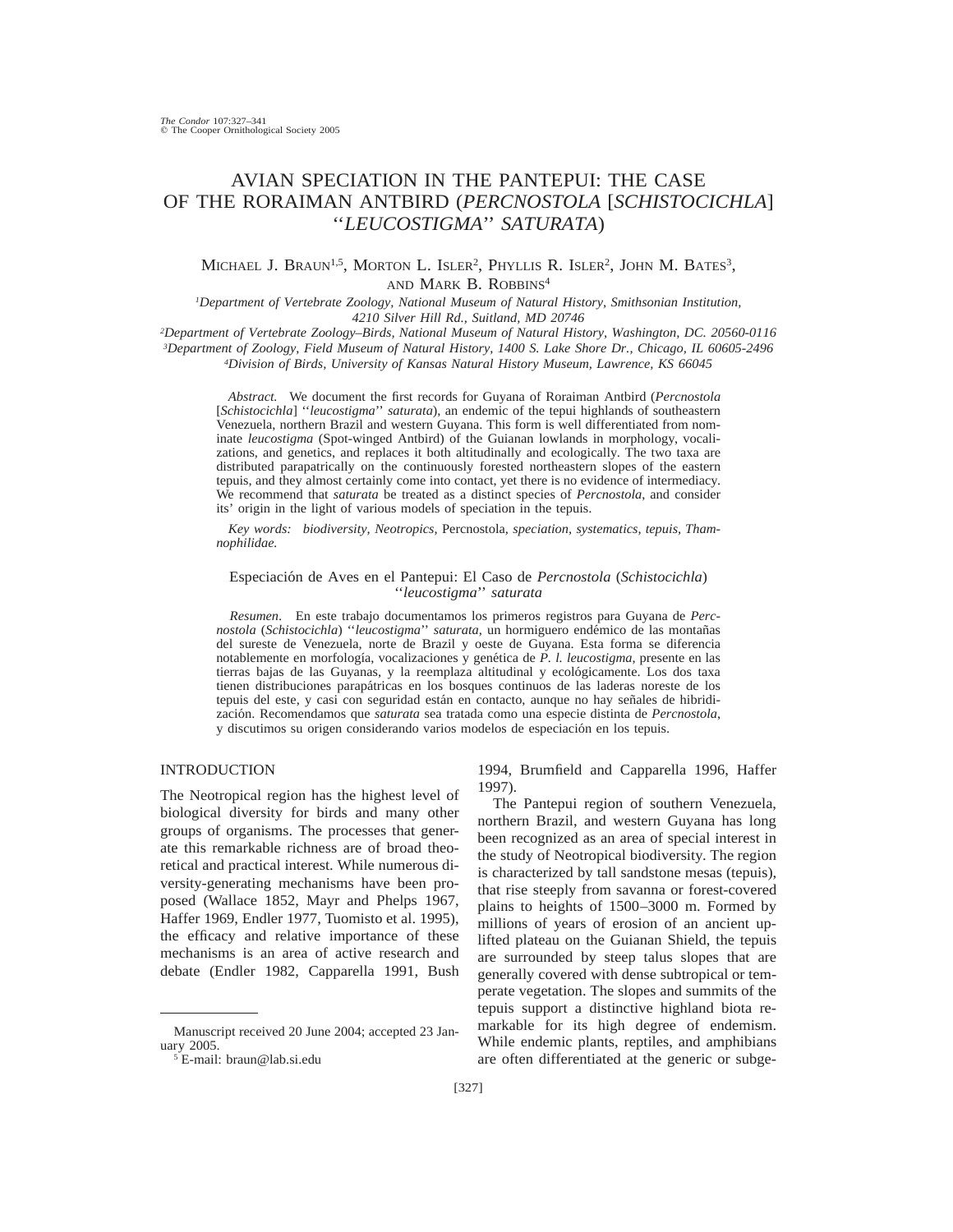neric level (Steyermark 1986, McDiarmid and Donnelly 2005), endemic birds have been accorded species or subspecies rank, suggesting that they are relatively young taxa (Mayr and Phelps 1967). Avian speciation is likely to be ongoing in the region, making the tepui avifauna an attractive model system for the study of mechanisms that generate biodiversity.

Several classic analyses of the tepui avifauna have been published (Chapman 1931, Mayr and Phelps 1967, Cook 1974). These analyses have contributed a great deal to our understanding of diversification, both in the tepuis and in the Neotropics. However, many tepuis are relatively inaccessible, and have been little studied. Ongoing fieldwork indicates that there is much still to be learned about the community composition and basic ecology of tepui birds (Willard et al. 1991, Barrowclough et al. 1995, 1997, Perez-Eman et al. 2003, Braun et al. 2003). New methods, such as genetics and the analysis of vocalizations, are likely to yield useful insights into their origin and degree of differentiation as well.

One example is the case of *Percnostola* (*Schistocichla*) ''*leucostigma*'' *saturata*, an antbird previously known only from the understory of highland forests on the tepuis in the Gran Sabana region of southeastern Bolívar, Venezuela and adjacent Roraima, Brazil (Fig. 1). Though relegated to subspecies status for the past 70 years, recent fieldwork demonstrates that *saturata* occurs in close proximity to nominate *leucostigma*, yet is vocally and ecologically distinct. Comparative analyses of morphology, vocalizations, and mitochondrial DNA sequence variation show that *saturata* and *leucostigma* are differentiated in many ways with no evidence of intermediacy at the range interface. Here we report those results, resurrect *saturata* as a species, and consider plausible modes of origin.

#### TAXONOMIC BACKGROUND

Originally described as a species by Salvin (1885) on the basis of one male and one female collected by H. Whitely at Mt. Roraima, *saturata* was treated as conspecific with *leucostigma* by Cory and Hellmayr (1924), who made both subspecies of *Sclateria schistacea* (Slate-colored Antbird). Todd (1927) listed *saturata* as a species in his newly erected genus *Schistocichla*, but he noted ''No specimen of this form has been examined.'' Because of sympatry, Zimmer (1931) treated *leucostigma* and *schistacea* as



FIGURE 1. Geographic ranges of *Percnostola l. leucostigma* and *P. saturata*. Solid circles = locations of *P. l. leucostigma*. Unfilled circles = locations for other subspecies of  $P$ . *leucostigma*. Squares  $=$  locations of *P. saturata*, including *P. s. obscura*. Stars = locations where *P. l. leucostigma* and *P. saturata* are found in elevational parapatry. Triangles  $=$  taxon or exact location unclear. Lower panel: Symbols in this panel represent the occurrence of taxa within small sectors (Isler 1997). 1. Type locality of *P. l. leucostigma*  $=$  Manaus, Amazonas, Brazil. 2. Type locality of *P. s. saturata* = Mt. Roraima, Bolívar, Venezuela. Rectangle delimits area of upper panel. Upper panel: Known locations of *P. saturata* and surrounding locations for *P. l. leucostigma*. Light shading  $=$  areas above 500 m in elevation. Dark shading  $=$  areas above 1000 m in elevation. 1. Type locality of  $P$ . s. saturata = Mt. Roraima. 2. Type locality of *P. s. obscura* = Sororopán-tepuí. 3. La Escalera and Sierra de Lema. 4. North slope Mt. Roraima, between 500-m and 800-m camps. 5. Adaroo River, elevation and exact location uncertain. 6. Ayanganna Mountain, elevation and taxon uncertain. 7. Kaieteur Fall. 8. Chenapou, 600 m, taxon unidentified. Coordinates and place names of older localities in the Guianas follow Stephens and Traylor (1985).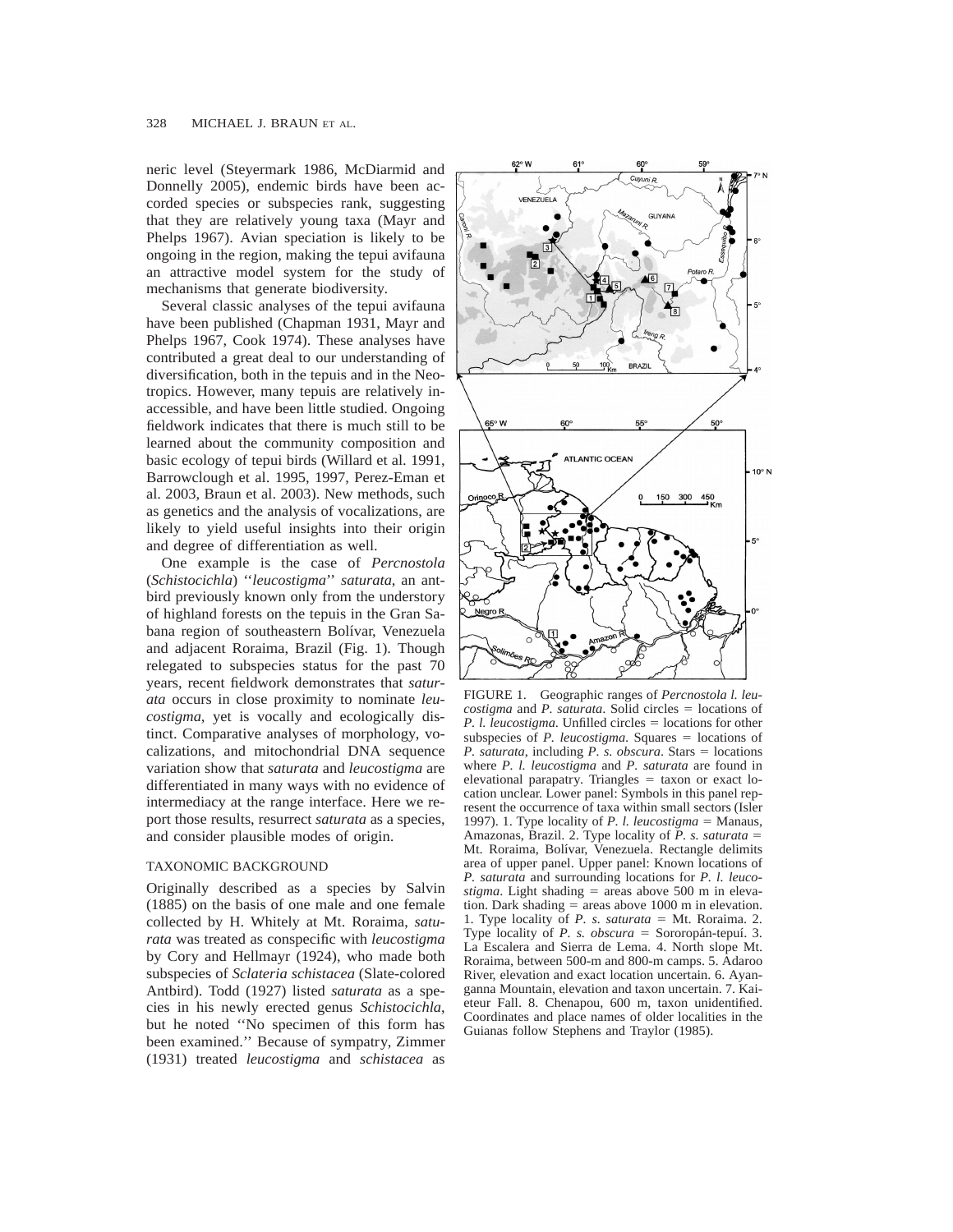species, but he did not discuss *saturata*, and listed it as a subspecies of *leucostigma*. In the same year, Chapman (1931) also treated *saturata* as a subspecies of *leucostigma* without comment, and it has languished in obscurity ever since (Peters 1951, Mayr and Phelps 1967, Meyer de Schauensee and Phelps 1978, Willard et al 1991, Ridgely and Tudor 1994, but see Hilty 2003, Zimmer and Isler 2003). As currently conceived, *P. leucostigma* is a widespread, polytypic species with nine mostly well-marked subspecies ranging throughout lowland Amazonia and into the subtropical zone in the Pantepui and the foothills of the Peruvian and Bolivian Andes. Here, we show that *saturata* deserves species status, and we refer to it as *P. saturata* throughout.

Zimmer and Phelps (1946) described a second tepui subspecies, *obscura*, from Sororopán-tepuí, Auyán-tepuí, and Ptari-tepuí, mountains in the northern Gran Sabana, about 140 km northwest of Mt. Roraima. However, the differences between *saturata* and *obscura* are slight at best (see below), and *saturata* has priority, so we routinely use it here to refer to all tepui highland birds of this complex, and use *obscura* only when we consider it separately from *saturata*.

The generic placement of these taxa also requires comment. Early authors placed them variously in the genera *Percnostola* (von Pelzeln 1868), *Heterocnemis* (Salvin 1885), and *Sclateria* (Chubb 1921, Cory and Hellmayr 1924). Todd (1927) did not explicitly consider *Percnostola* when he described *Schistocichla*, despite the fact that von Pelzeln (1868) had described *leucostigma* as a *Percnostola*. Without comment to generic allocation, Zimmer (1931) also placed *schistacea* and *leucostigma* (including *saturata*) within *Schistocichla*. Peters (1951) subsumed *Schistocichla* into *Percnostola* without discussion, and his expanded genus *Percnostola* was maintained by most authors for more than 40 years. Ridgely and Tudor (1994) resurrected the genus *Schistocichla*, which they distinguished from other *Percnostola* species as having ''rounder and uncrested heads and in having spots, not fringing, on their wing coverts.'' However, some taxa (*minor*, *jensoni*, *arenarum*) in the Black-headed Antbird (*Percnostola rufifrons*) group are essentially uncrested (Isler et al. 2001) and other thamnophiline genera (e.g., *Thamnophilus*) include both species with spots and species with fringing on wing coverts. Thus, there is as yet no firm basis for splitting *Schistocichla* from *Percnostola* and we prefer to maintain the single genus *Percnostola* until a thorough analysis is published.

## METHODS

### STUDY SITES

Along with colleagues, we (MJB and MBR) surveyed the avifauna along an elevational transect of the north slope of Mt. Roraima on expeditions in 1994 and 2001. We encountered *Percnostola* at four camps on this transect.

*475-m Camp.* We surveyed the avifauna at this site  $(5^{\circ}29'N, 60^{\circ}47'W)$  from 31 October to 15 November 1994, and again 10–11 March and 16–17 April 2001. It lies on level terrain in undisturbed, seasonally flooded forest on the right bank of the Waruma River. See Results for further description of the habitat.

*500-m Camp*. We visited this site (5°23'N,  $60^{\circ}46'$ W) on 12–14 March and 15 April 2001. It is also in level terrain on the right bank of the Waruma River, about 9.7 km upstream from the 475-m Camp. The habitat was similar to that found at 475 m.

*800-m Camp.* We surveyed birds at this site  $(5^{\circ}17^{\prime}N, 60^{\circ}45^{\prime}W)$  from 18–27 March 2001. The camp was on the lower slopes of Mt. Roraima, in tall, humid, closed-canopy forest transitional between the lowland and montane forests of the area.

*1300-m Camp.* We studied the avifauna here  $(5^{\circ}16'N, 60^{\circ}44'W)$  from 28 March to 12 April 2001. This camp was in epiphyte-laden cloud forest of lower stature (up to 20 m) and more open canopy than the forest at 800 m or below.

We surveyed the avifauna at each camp, recording data on habitat and behavior, taping vocalizations, and collecting specimens with mist nets and shotguns. More information on the 2001 fieldwork can be found in Braun et al. (2003). Specimens are deposited at the US National Museum of Natural History (USNM), University of Kansas Natural History Museum (KUNHM), and the University of Guyana. Tape recordings are deposited at the Macaulay Library of Natural Sounds of the Cornell Laboratory of Ornithology. All work was conducted under research permits issued by the Environmental Protection Agency of Guyana.

#### MORPHOLOGY

Only adult specimens in definitive plumage were used for morphological comparisons. Plumage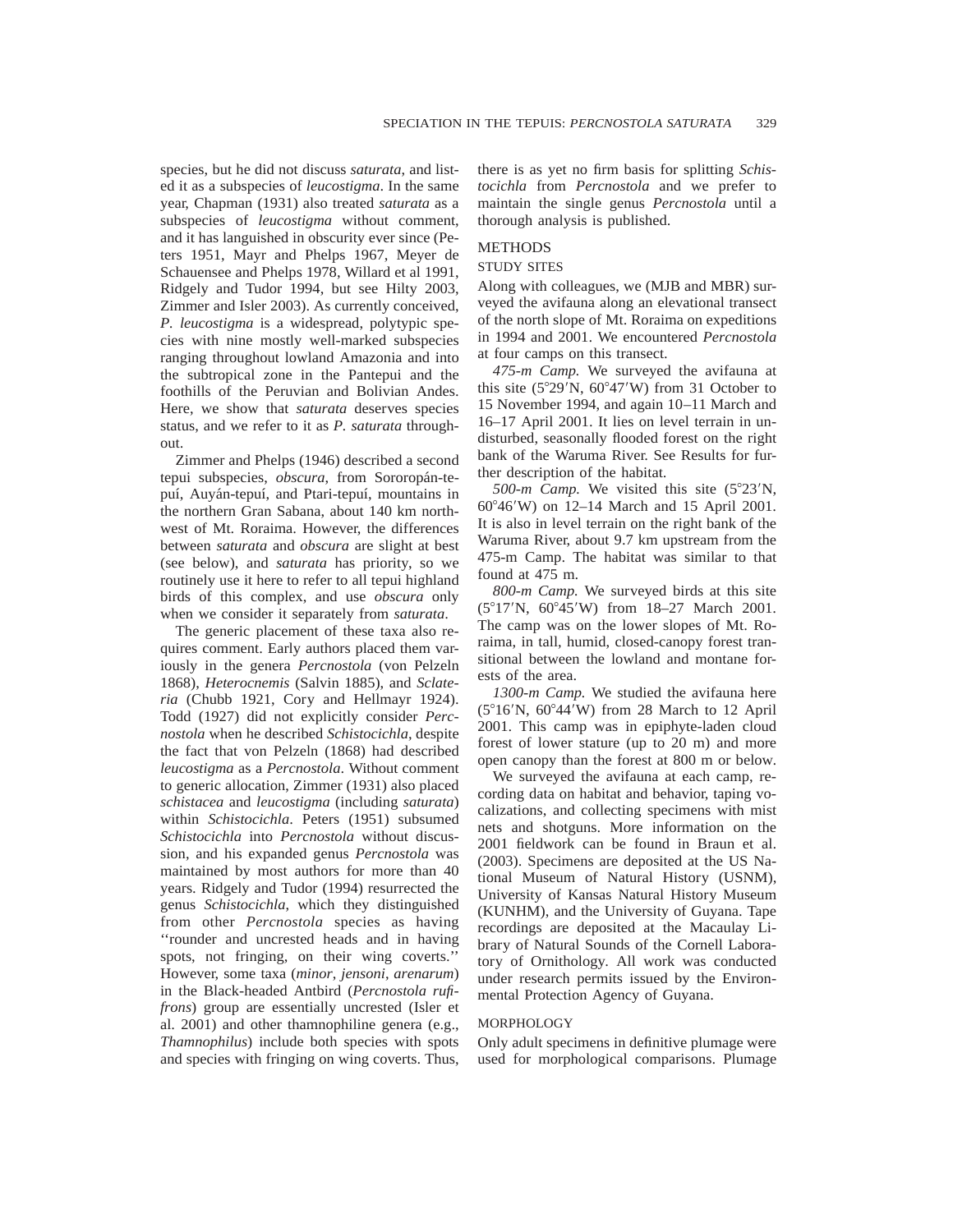color differences were assessed by visual comparison of our recently collected material and specimens from five major collections (Appendix A). Together, these collections hold the majority of all specimens of *saturata* and *obscura* known to us. Soft-part colors were recorded from specimen tags as described by the original collectors. Exposed culmen and tail length (from insertion of central rectrices to tip) were measured with dial calipers to the nearest 0.1 mm. Wing chord was measured with a millimeter scale ruler to the nearest 0.5 mm as the distance from the anterior edge of the wrist joint to the tip of the longest primary on the unflattened, closed left wing.

## VOCALIZATIONS

Tape recordings of adult male (as identified by recordists and implied by analysis) nominate *leucostigma*, *saturata*, and *obscura* were compiled from our own inventories, contributions from other individuals, and public archives. Appendix B provides a detailed list of recordings used in this study (71 recordings from 18 localities). Canary 1.2 (Charif et al. 1995) was used to make a spectrogram of every vocalization type delivered by each individual of either sex on every recording. Spectrograms were visually compared to sort vocalizations by type and to determine whether there were any obvious variations within vocal types.

Spectrograms were examined to consider whether they were of sufficiently high quality to allow quantitative measurements. Quantitative measures of vocal characters were made of all suitable recordings of *saturata* and *obscura* but were restricted to a sample of recordings of nominate *leucostigma*. Whenever possible, we measured three examples of each vocalization for each individual. Spectrograms were projected on the screen of a Macintosh G4 computer using default settings of Canary 1.2 except that the display was set to smooth, overlap was adjusted from 50% to 94% depending on recording quality, and contrast was adjusted according to recording intensity with care taken to retain all elements of the vocalization. Cursor measurements were made typically at scales of 0.3 sec inch<sup>-1</sup> and 4.0 kHz inch<sup>-1</sup>. We obtained 55 measures of twelve vocal characters that included the number of notes, duration, pace (notes per second), change in pace, note shape, change in note shape, note length, change in note length, interval length (time between notes), change in interval length, note peak frequencies, and change of note peak frequencies. Visual and mensural characters were selected to distinguish populations of each pair only if they were considered independent. This required careful judgment of whether variation in one character could occur without resulting in a different outcome for another character.

## **GENETICS**

Tissues for DNA sequencing were collected and frozen in the field under standard protocols. DNA sequences were generated in the Pritzker Laboratory for Molecular Evolution and Systematics of The Field Museum. DNA amplification and sequencing was conducted using standard protocols (Bates et el. 1999). Sequence data were generated for the mitochondrial genes ATPase 6 (678 bp), ND2 (1041 bp), and ND3 (345bp). The primers pairs used to amplify the different genes were as follows:  $ND3$  ( $H11151: 5'$ -GATTTGTTGAGCCGAAATCAAC, L10755: 5'-GACTTCCAATCTTTAAAATCTGG); ATPase 6 (CO3HMH: 5'CATGGGCTGGGGTCRACTATG TG, A8PWL: 5'-CCTGAACCTGACCATGAA C); ND2 (L-met: 5'-TATCGGGCCCATACCCC GAAAAT, 5'-ND2THL: TCARCAGCCCTGGG CGGCTGAGC, 5'-ND2THH: GAGAGATGGAG GAAAAGGCTAGG, TrpC: 5'-CCTTTATTTAA GGCTTTGAAGGC). Sequences of *saturata* and *leucostigma* have been deposited in GenBank (Accession Nos. AY921070-AY921162).

#### STATISTICAL ANALYSES

Significance of morphometric differences was assessed with two-tailed *t*-tests assuming equal variances (Microsoft Excel). We report genetic divergence as the level of uncorrected percent sequence divergence (*p*) calculated with PAUP\* (Swofford 2002). In defining vocal characters that relate to species differences in antbirds, we are interested in identifying distinct character states that have the potential for unambiguous signal recognition. Thus, rather than use standard statistical tests which would only test for difference of means, we apply more stringent criteria which require diagnostic differences in vocal characters to represent discrete, nonoverlapping character states as described in detail in earlier papers (Isler et al. 1998, 1999). In the case of continuous variables, ranges could not overlap and the means (*x*) and standard devia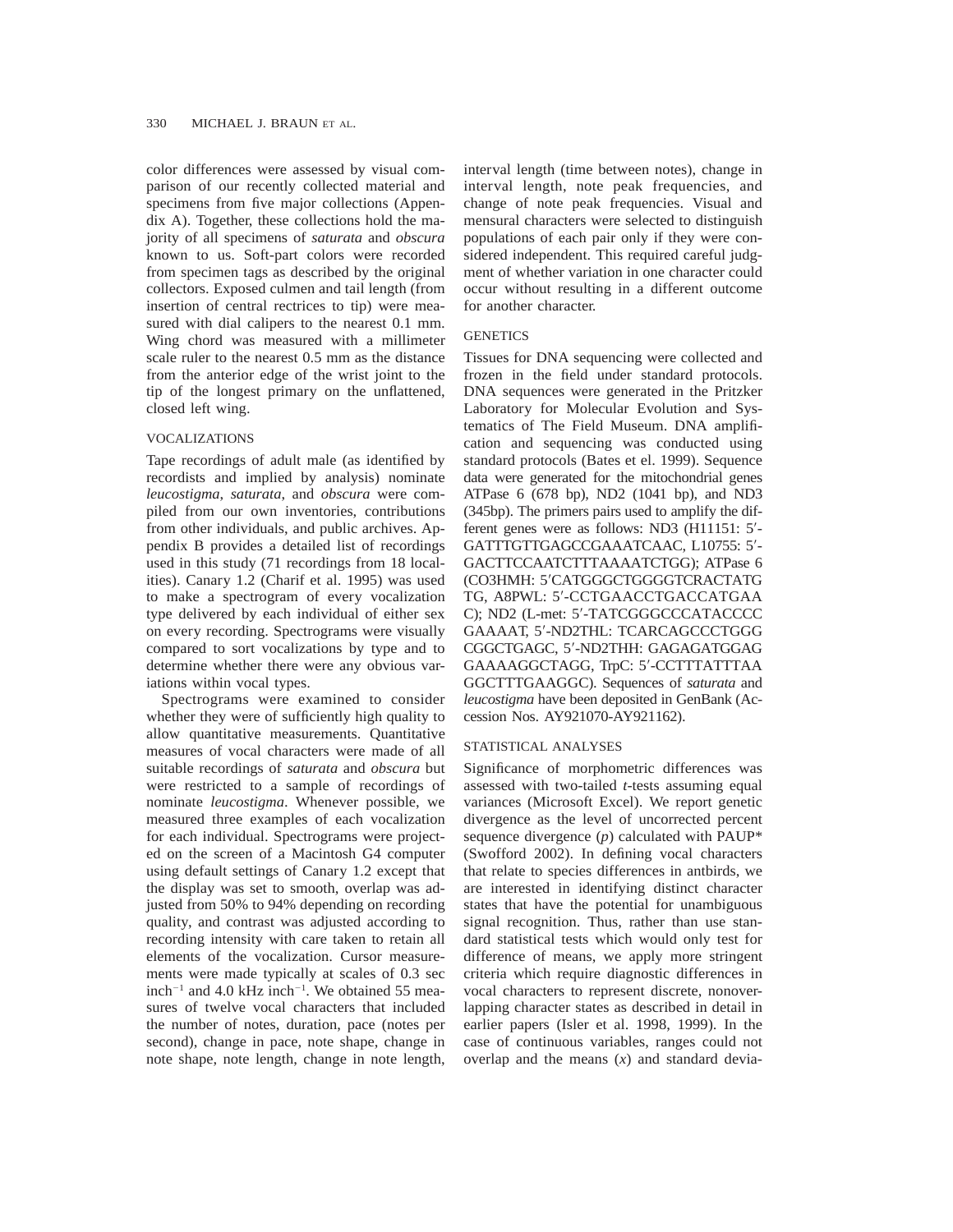tions (SD) of the population with the smaller set of measurements (*a*) and the population with the larger set of measurements (*b*) had to meet the requirement:

$$
x_a + t_a SD_a \le x_b - t_b SD_b, \tag{1}
$$

where  $t_i$  = the *t*-score at the 97.5 percentile of the *t* distribution for  $n - 1$  degrees of freedom (except for ratios where this statistical test is inappropriate).

## RESULTS

## DISTRIBUTION, ECOLOGY, AREAS OF PARAPATRY

The first evidence that *saturata* occurs in Guyana came when MJB and C. M. Milensky tape recorded a pair of *Percnostola* on the Potaro Plateau at Kaieteur Fall  $(5^{\circ}11'N, 59^{\circ}29'W)$  on 25 September 1998 (Fig. 1). We (MLI and PRI) recognized these vocalizations as *saturata*, previously known only from the eastern tepui highlands of the Gran Sabana region of Venezuela, about 140 km to the west. The low elevation (400 m) of the Potaro Plateau and its juxtaposition with humid Guianan lowland forests where nominate *leucostigma* is widespread, led us to suppose that *saturata* and *leucostigma* may come into contact in this area. In April 2002, MBR found *saturata* on a trail below Kaieteur Fall at an elevation of 125 m. Though this record comes from an elevation more typical of nominate *leucostigma*, the habitat at the site was still dominated by the primary forest on steep slopes and clear, fast-moving streams that characterize *saturata* habitat at higher elevations. No specimens have been taken in this area because Kaieteur Fall lies within Kaieteur National Park.

Finding *saturata* at Kaieteur Fall led us to pay particular attention to the distribution of *Percnostola* on an elevational transect of the north slope of Mt. Roraima in 2001 (Braun et al. 2003). The north and east slopes of Mt Roraima are covered in continuous forest from the Guianan lowlands up to more than 2000 m, providing an opportunity for the two forms to come together (Fig. 1). We found nominate *leucostigma* at 475-m and 500-m camps on the Roraima transect, in undisturbed forest along the Waruma River. There is little topographical relief at these sites, and level terrain continues for several more kilometers along the trail toward the foot of Roraima. The forest is tall (30–40 m) with a closed canopy at both sites, but the ground is swampy and subject to periodic flooding. We found *leucostigma* to be uncommon at these sites, but lack of vocal activity in the months we were there may have made them hard to detect. Of the birds we did locate, most occurred in pairs in the forest undergrowth near the river itself or along quiet watercourses in the forest. The avifauna at these sites was dominated by taxa typical of the Guianan lowlands.

We found *saturata* down to 700 m on the Roraima transect. The species was fairly common at both our 800-m and 1300-m camps, occurring in pairs, often in dense streamside vegetation along the rushing mountain creeks. The terrain at these sites is steep and rocky. The forest at 800 m is still tall (30–40 m) with a closed canopy, but appears transitional toward highland forest, with more abundant epiphytes than at 475 m and 500 m. Many highland birds were found at 800 m. At 1300 m, the vegetation is epiphyteladen cloud forest, and the avifauna is dominated by highland elements (Braun et al. 2003).

We did not encounter either *leucostigma* or *saturata* between 500 and 700 m, a straight-line distance of 12.5 km, although we had two overnight camps in the intervening region and spent several days on the trail. However, we did not set nets at either overnight camp, and the trail was often on ridgetops instead of stream valleys where *Percnostola* would be more common. Thus, it seems quite likely that *saturata* and *leucostigma* actually do come into contact in this area, as mountain streams merge to become slower rivers on the more level lowland terrain. Noticeable relief begins between 500 and 550 m, and several highland bird taxa were observed at 550 m, such as *Herpsilochmus roraimae* (Roraiman Antwren), *Pyrrhura egregia* (Fieryshouldered Parakeet) and *Myiophobus roraimae* (Roraiman Flycatcher).

A third area where the ranges of nominate *leucostigma* and *saturata* are known to abut is on the Sierra de Lema in southeastern Bolívar, Venezuela (Fig. 1). Specimens in the Colleción Ornitológica Phelps (COP; Caracas) and tape recordings of vocalizations (Appendix B) demonstrate that typical *leucostigma* occurs at elevations up to 700 m on the Sierra de Lema (one male and one female in COP from km 109 on Hwy 10), while *saturata* occurs at elevations as low as 1000 m (eight males and three females in COP from km 125 on Hwy 10). As at Kaieteur Fall and the north slope of Roraima, con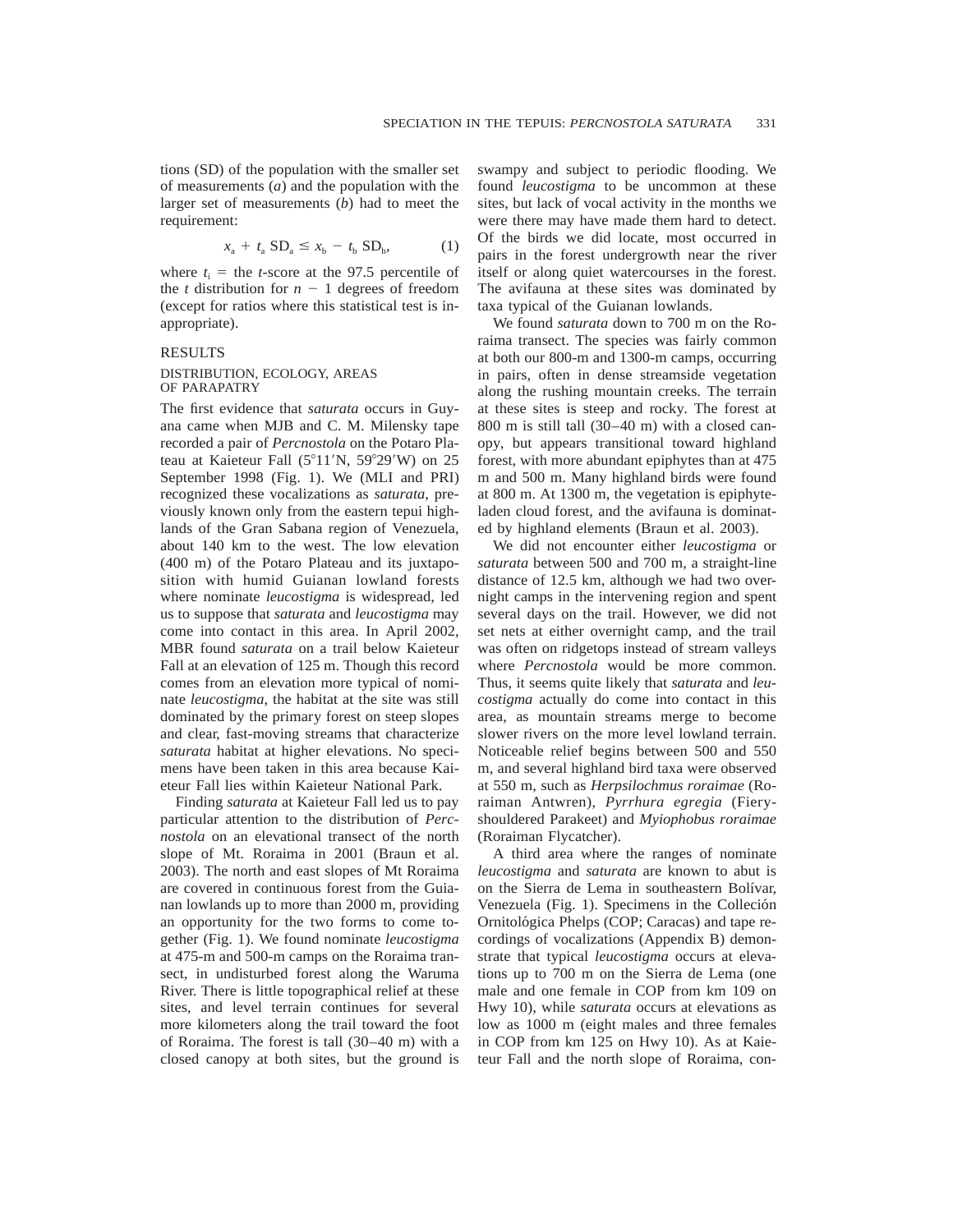tinuous forest connects highland and lowland habitats on the Sierra de Lema, so it appears likely that the two forms come into contact in this area.

Other records from near the range interface in Guyana are insufficiently detailed for present purposes (Fig. 1). A COP specimen of *leucostigma* taken on the Pinkus-Peberdy Expedition of 1938–1939 is labeled ''Adaroo River'', but the exact locality and elevation are uncertain (Peberdy 1941). A sight record of ''*leucostigma*'' from Chenapou, 600 m (Barnett et al. 2002) did not discriminate between *leucostigma* and *saturata*. Snyder (1966) gave Ayanganna Mountain, the easternmost tepui over 2000 m in elevation, as a locality for nominate *leucostigma*, but the basis for her identification is unclear. The locality is almost certainly based on Roth (1960), who gave a brief report of the birds collected by S. Williams on the Thompson Ayanganna Expedition. In that report, no subspecific allocation was made for this taxon, which was called *Sclateria leucostigma*, although many other birds were determined to subspecies. The report contained both highland and lowland taxa, so either *saturata*, *leucostigma*, or both seem possible. The specimens were deposited at the British Guiana Museum (now Guyana Museum), so Snyder would have had a chance to review them in the 1960's during her work on the avifauna, but she did not mention doing so. Moreover, it seems possible that Snyder was not aware of the distinctiveness of *saturata*. She listed birds known from Mt. Roraima but not yet found in Guyana proper (Snyder 1966). The list includes many subspecies, but *P. l. saturata* is not on it. Unfortunately, the Ayanganna specimens may now be lost. Answers to recent inquiries by several scientists indicate that the Guyana Museum no longer maintains a research collection (MBR, M. Tamessar, R. Ridgely, pers. comm.).

## MORPHOLOGY

We first examined the two highland forms *obscura* and *saturata* to see if they were consistently separable. Zimmer and Phelps (1946) distinguished *obscura* from *saturata* on the basis of generally darker plumage tones of both males and females, but had very few *saturata* specimens for comparison (one male and five females). Small series of *obscura* and *saturata* were directly compared by MJB at USNM, COP,

and the American Museum of Natural History (AMNH). Male *obscura* do appear blacker than *saturata*, but only slightly so. Female *obscura* average slightly darker brown below than female *saturata*, but the differences in female crown and back color mentioned by Zimmer and Phelps were not evident, either in entire series or in age-matched samples. Neither could differences be found in body measurements or soft part colors. We therefore combined samples of *saturata* and *obscura*, and refer to them as *saturata* in the following comparison to nominate *leucostigma*.

The chief difference in plumage between *saturata* and *leucostigma* is that *saturata* is darker in color in both sexes, especially on the underparts. Chubb (1921) described the type specimens of *saturata* in some detail, noting that the *saturata* male is ''blackish-slate'' above and below, whereas the male of *leucostigma* is ''paler on the throat, breast, abdomen, and underwing coverts. . . '' The female of *leucostigma* is ''chocolate-brown'' above, and ''bright ferruginous'' below. The female of *saturata* is subtly darker above, more noticeably darker below with the "throat and breast chestnut". The plumage differences described by Chubb (1921) hold consistently for both sexes in all the material examined by us, including 68 *saturata* (38 male, 30 female) from Guyana, Venezuela, and Brazil and 30 nominate *leucostigma* (19 male, 11 female) from Venezuela, Guyana, Surinam, and Brazil (Appendix A).

The difference in male bill color mentioned by Salvin (1885) is also supported by recent material. Nine of ten male *saturata* for which the soft part colors were recorded during specimen preparation had all black bills, and the tenth (USNM 626860) had a black bill, with the base of the mandible gray. In contrast, seven of eight male nominate *leucostigma* had the maxilla black, but the mandible was gray or blue-gray, with variable amounts of black at the base or tip. This difference may also be seen in preserved specimens; all additional male *leucostigma* skins for which bill color was checked  $(n =$ 7) had pale mandibles. In fact, in the case of the single male *leucostigma* for which the bill color was recorded as ''black'' in life (KUNHM 88188), the mandible of the preserved specimen is actually dark gray brown (MJB, pers. obs.), so the field notes may be in error. There is less difference in female bill color, with five of five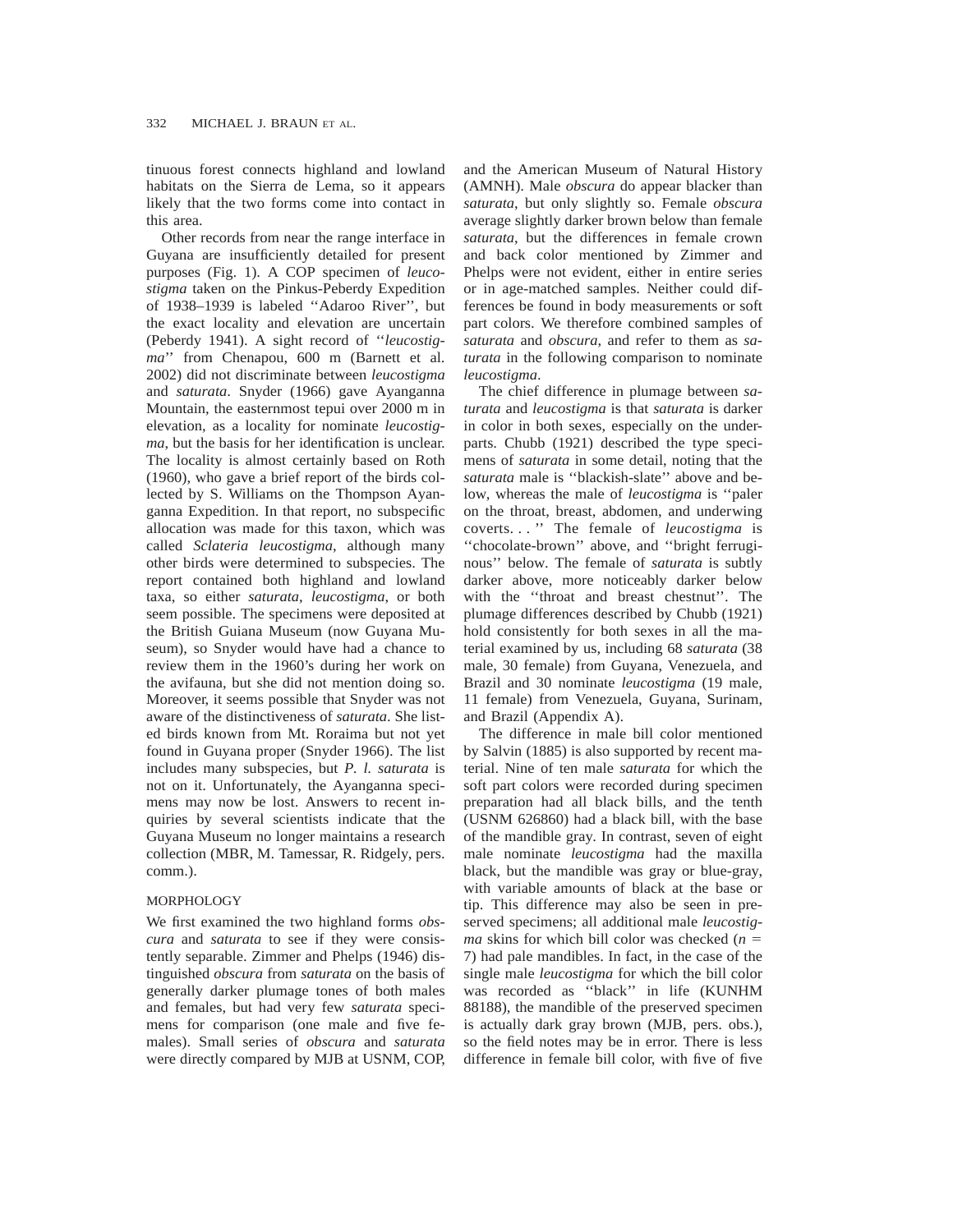TABLE 1. Comparison of morphological measurements (mean [range], *n*) between adult specimens of *Percnostola l. leucostigma* and *P. saturata*. *P. saturata* measurements include both *saturata* and *obscura*. All *P*values are shown prior to multiple test correction. Using the correction procedure of Hochberg (1988), the adjusted critical value over all tests was  $\alpha$  < 0.0083.

|                                       | Wing chord<br>(mm)                                             | Tail length<br>(mm)                                                  | Exposed culmen<br>(mm)                                                    | Mass $(g)$                                                     |
|---------------------------------------|----------------------------------------------------------------|----------------------------------------------------------------------|---------------------------------------------------------------------------|----------------------------------------------------------------|
| Males<br>leucostigma<br>saturata<br>P | $(67-71)$ , 15<br>68<br>$(62-66)$ , 11<br>65<br>7.0<br>< 0.001 | $55.4(51.0 - 58.5), 12$<br>$55.7(53.3 - 59.0), 10$<br>$-0.3$<br>0.74 | $19.3(18.1-20.0), 15$<br>$17.2$ $(16.4–18.0)$ , 11<br>9.4<br>< 0.001      | $25.5(22.0-28.5), 8$<br>$25.0(24.0-26.2), 7$<br>0.6<br>0.60    |
| Females                               |                                                                |                                                                      |                                                                           |                                                                |
| leucostigma<br>saturata<br>P          | $66(62-70), 13$<br>$(63-66)$ , 5<br>64<br>1.4<br>0.17          | $56.8(53.5-58.3), 9$<br>$55.5(52.2 - 60.1), 5$<br>1.0<br>0.36        | $19.2$ $(18.1 - 20.5)$ , 12<br>$17.1$ $(16.5-17.8)$ , 5<br>6.4<br>< 0.001 | $25.8(22.6-28.0), 5$<br>$27.7(25.3-31.7),$ 3<br>$-1.0$<br>0.35 |



FIGURE 2. Plots of measurements of adult *Percnostola* specimens illustrate that male *leucostigma*  $(n = 1)$ 15) differ from male *saturata*  $(n = 11)$  in both exposed culmen length and wing chord, while female *leucostigma* ( $n = 12$ ) differ from female *saturata* ( $n = 5$ ) in exposed culmen length but not wing chord. Specimens from nearest the range interface on Mt. Roraima (500-m and 800-m camps) show no evidence of intermediacy.

*saturata* and thirteen of thirteen *leucostigma* examined having at least a portion of the mandible paler than the maxilla.

As also noted by Salvin (1885), the legs and feet of *saturata* are often darker than those of nominate *leucostigma*, but this character appears somewhat variable. *P. saturata* tarsus colors were recorded ranging from ''black'' to "gray" $(n = 10 \text{ males}, 4 \text{ females})$ , while the tarsus color of *leucostigma* was recorded as ''blue gray" to "pinkish white"  $(n = 8 \text{ males}, 5 \text{fe-}$ males). However, postmortem changes in softpart color may occur quickly, making fair comparison difficult.

An additional difference between the highland and lowland forms is the iris color, which consistently has been recorded as ''gray'' for nominate *leucostigma*  $(n = 7 \text{ males}, 5 \text{ females})$ , while that of *saturata* is usually recorded as "brown" or "gray brown"  $(n = 7$  of 9 males, 3 of 3 females). However, the iris colors of two *saturata* males were recorded as ''gray'', so there may be some overlap in this character.

Besides the differences in plumage and soft part colors, nominate *leucostigma* had longer bill and wing measurements than *saturata* (Table 1, Fig. 2). The wing length difference was significant only for males, but the trend was the same for females, and it might well achieve statistical significance when larger sample sizes are available. There was a significant difference in exposed culmen length for both sexes (Table 1). There were no significant differences in tail length or mass, so the longer bill and wing of *leucostigma* are not simply due to body size alone.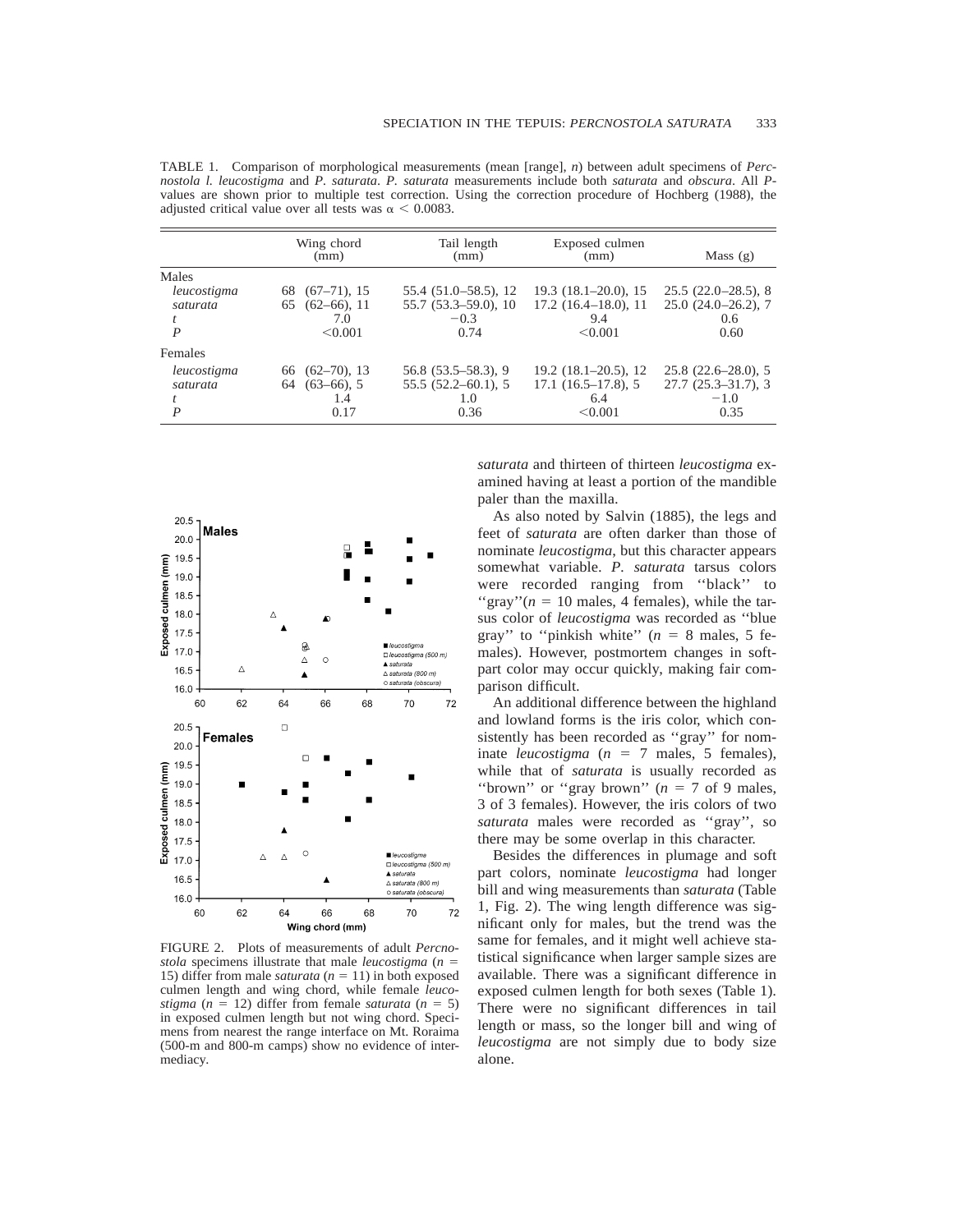

FIGURE 3. Loudsongs of A) *Percnostola l. leucostigma*, 80 km north of Manaus, Amazonas, Brazil, B) *P. s. saturata*, Waruma River, 15 km south of Kako River, Guyana, and C) *P. s. obscura*, La Escalera, >1100 m in elevation, Bolívar, Venezuela. Spectrograms were chosen to represent typical values for vocal characters of each form.

The small series of specimens taken near the range interface on Mt. Roraima was examined for evidence of intermediacy. This series included four adult *leucostigma* skins and six adult *saturata* skins taken only 12.5 straight-line km apart. The plumage colors, soft part colors, and measurements of these specimens generally match those recorded for each species from allopatric localities, though it may be noted that the wing chord of the two *leucostigma* males falls at the lower end of the distribution of allopatric *leucostigma* (Fig. 2). One of these two, USNM 626837, is the darkest shade of gray, both above and below, of any nominate *leucostigma* with which it was directly compared (12 other adult males). However, it is only subtly darker than other *leucostigma* and does not approach the blackish-slate color of *saturata*.

#### VOCALIZATIONS

Eight recordings of nominate *saturata* were obtained at Kaieteur Fall and the north slope of Mt. Roraima. These were obtained at different recording sites and undoubtedly from different individuals. Seven recordings of *obscura* were made on the Sierra de Lema, near the upper limits  $(>1100 \text{ m})$  of the escarpment known as La Escalera ( $05^{\circ}58'N$ ,  $61^{\circ}24'W$ ; Fig. 1). We concluded that the *obscura* recordings were of different individuals because the recordings were made by four different recordists over the period of a decade. Recordings of nominate *leucostigma* were taken at the base of La Escalera below the elevations at which *obscura* was found and in the lowlands of Bolívar, Venezuela, to the north ( $n = 14$  recordings), northern Guyana ( $n$  $= 18$ ), southern Guyana ( $n = 8$ ), Suriname (*n*  $=$  3), and in the vicinity of Manaus, Amazonas, Brazil, the type locality  $(n = 10)$ .

The taxa under study delivered four types of vocalizations termed loudsong, long call, short call, and rattle. No diagnostic differences could be distinguished between loudsongs (Fig. 3) of *saturata* and *obscura*, which were then combined as *saturata* for comparison to nominate *leucostigma*. Our conservative approach to defining diagnostic differences required that the ranges of values obtained for a vocal character did not overlap and, having met this criterion, the 95 percent confidence intervals around the means did not overlap. This criterion was met by representative measures of seven vocal characters that distinguished loudsongs of *leucostigma* and *saturata* (Fig. 3, Table 2). Diagnostic vocal characters included: (1) pace (*leucostigma* loudsongs were faster), (2) change of pace (*leucostigma* speeds up at beginning and slows down at end; *saturata* accelerates throughout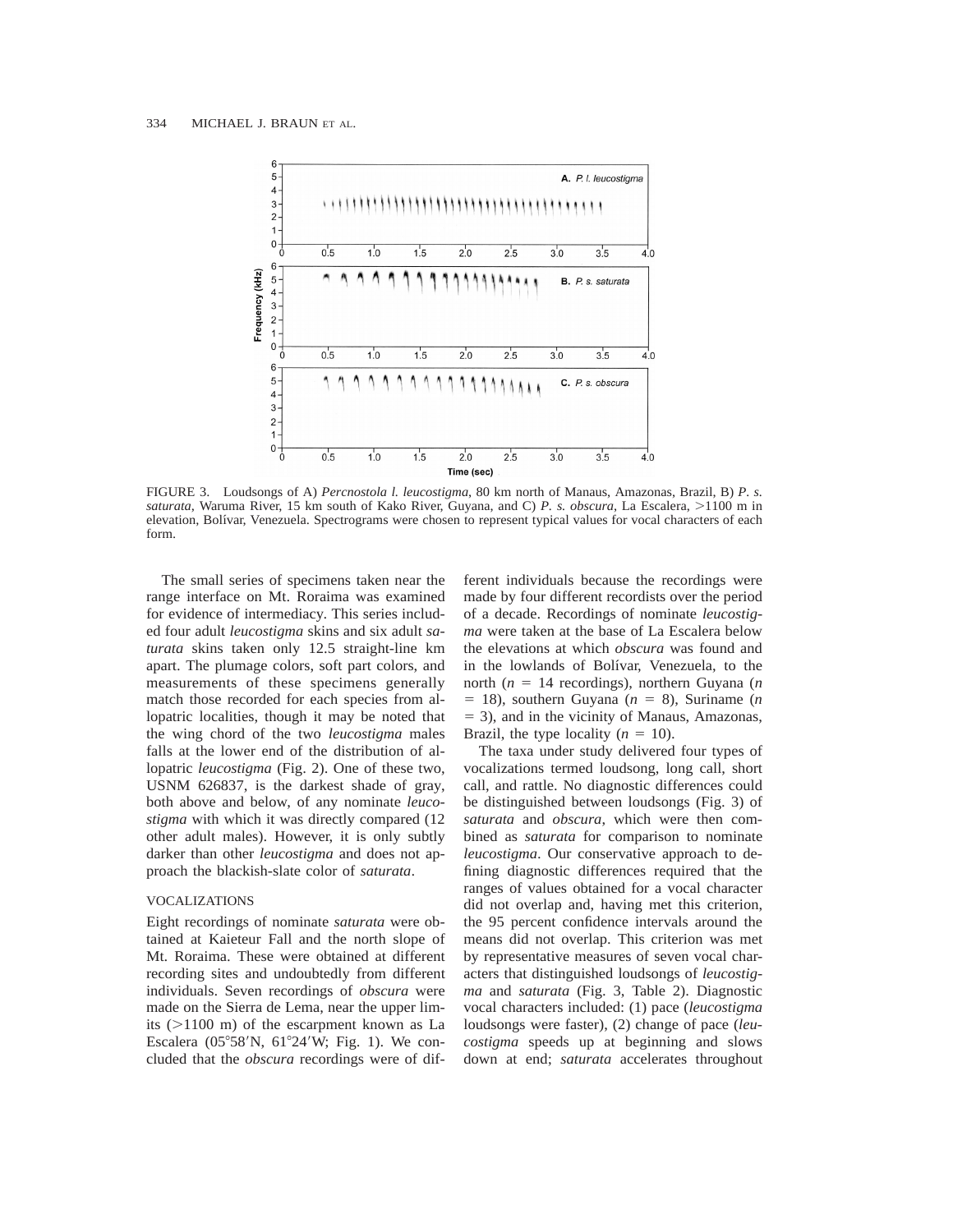TABLE 2. Diagnostic vocal characters and representative measurements distinguishing loudsongs of adult male *leucostigma* ( $n = 11$  individuals) and *saturata* ( $n = 9$  individuals). Recordings of *saturata* include six from Guyana and three from Venezuela (*obscura*). Sections 1, 2 and 3 reflect division of song into three equal time parts. Note  $1 =$  first note;  $2 =$  second note;  $3 =$  middle note;  $4 =$  next-to-last note;  $5 =$  last note. Intervals are spaces following the foregoing notes. Values are presented as mean  $\pm$  SD with range in parentheses.

| Character                                                    | Measurement                                            | leucostigma                                                                           | saturata                                                                            |
|--------------------------------------------------------------|--------------------------------------------------------|---------------------------------------------------------------------------------------|-------------------------------------------------------------------------------------|
| Pace (notes per sec)<br>Change of pace<br>Note Length (msec) | Overall pace<br>Ratio sections 1 to 3<br>Length note 2 | $12.66 \pm 0.98$ (11.28–14.73)<br>$1.01 \pm 0.06$ (0.93–1.11)<br>$29 \pm 5 (19 - 36)$ | $7.31 \pm 0.82$ (6.33–8.62)<br>$0.62 \pm 0.07$ (0.51–0.74)<br>$69 \pm 12 (57 - 85)$ |
| Interval length (msec)<br>Change in interval<br>length       | Length interval 2<br>Ratio intervals 1 to 4            | $59 \pm 9(43 - 69)$<br>$1.06 \pm 0.17 \ (0.77 - 1.23)$                                | $115 \pm 14 (98 - 140)$<br>$2.14 \pm 0.57$ (1.29–3.17)                              |
| Frequency of note<br>peaks (kHz)                             | Peak frequency note 1                                  | $3.61 \pm 0.26$ (3.09–3.98)                                                           | $5.72 \pm 0.26$ (5.28–6.02)                                                         |
| Change in peak fre-<br>quencies                              | Ratio peak frequencies<br>$2$ to $5$                   | $1.04 \pm 0.04$ (0.95-1.07)                                                           | $1.10 \pm 0.04$ (1.08–1.25)                                                         |

and at a faster rate than *leucostigma* at the beginning), (3) note length (initial *leucostigma* notes are shorter), (4) length of intervals between notes (*leucostigma* intervals are shorter throughout most of loudsong), (5) change in interval length (spacing between *leucostigma* notes was near even throughout; *saturata* intervals shorten), (6) frequency of note peaks (*leucostigma* lower pitched throughout), and (7) change in frequency of note peaks (*leucostigma* rises and falls gradually; *saturata* first half is flat or rises gradually but then falls somewhat sharp- $\mathbf{I}(\mathbf{v})$ .

Only one possibly diagnosable difference was found between the calls and rattles of the three taxa (Fig. 4), but it could be the result of inadequate sample sizes for *saturata* and *obscura*, recordings of which were primarily of the loudsong. All three taxa delivered a downslurred and somewhat frequency modulated whistle, termed a long call (Fig. 4A–C). In the four available recordings of *saturata* and *obscura*, long calls were typically preceded by an abrupt, higherpitched note, which was absent in all sixteen recordings of *leucostigma* long calls. Also, long calls of *saturata* and *obscura* appeared more downslurred than those of *leucostigma*. The short call (Fig. 4D) was an abrupt unclear note given singly or in series of 2–5 notes, and the single recording of this call for *saturata* appeared indistinguishable from those of *leucostigma*. Finally, the rattle (Fig. 4E–G) was short, with a simpler note than the short call with which it was often intermixed; the single recordings of rattles for *obscura* and *saturata* were considered indistinguishable from those of *leucostigma*.

#### **GENETICS**

A total of 2064 bp of mtDNA sequence data were collected for each of 10 *saturata* from Mt. Roraima and 20 nominate *leucostigma* from several widely separated localities in Guyana and near Manaus, Brazil (approximately 900 km apart). Within-taxon sequence divergence was less than 1% for each form. Levels of mtDNA sequence divergence between *saturata* and *leucostigma* samples averaged 9% (range 8.8%– 9.1%, 200 comparisons). The degree of differentiation is similar to that found with two samples of another *Percnostola* species, *schistacea* (Slate-colored Antbird), which had an average divergence of 10% from *saturata* (range 9.6%– 10.1%, 20 comparisons) and 10% from *leucostigma* (range 9.9%–10.0%, 40 comparisons). Specimens from near the range interface (six *saturata* from 800-m camp and six *leucostigma* from 475-m and 500-m camps) all had mtDNA haplotypes consistent with their morphology.

## DISCUSSION

#### SPECIES STATUS

From the analyses presented here, we conclude that *saturata* is diagnosably distinct from nominate *leucostigma* in numerous morphological, vocal, and genetic characters, and differentiated to a degree equal to, or greater than many congeneric thamnophilid species (Isler et al. 1998, Bates et al. 1999). The vocal and genetic differentiation of these forms is such that it is likely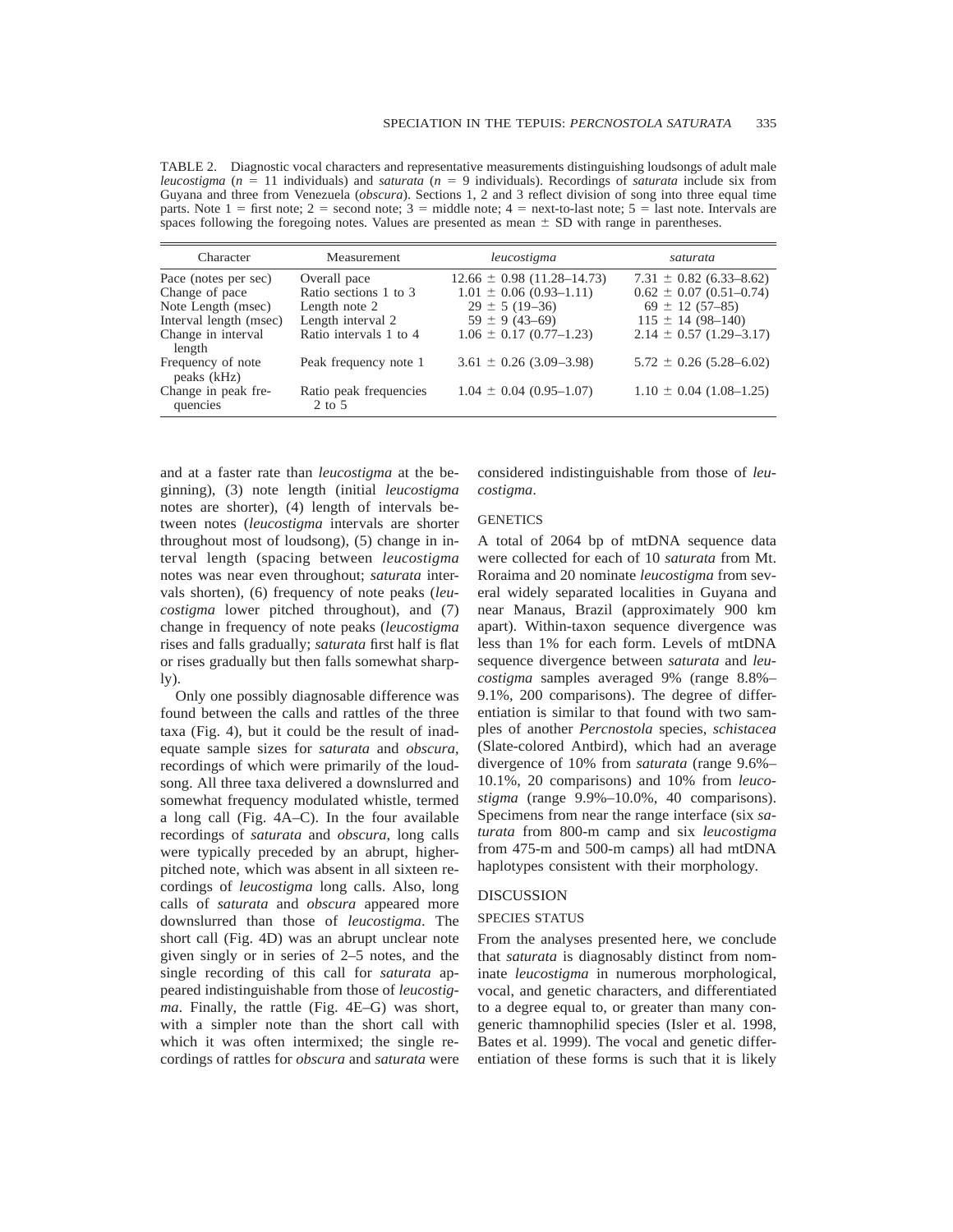

FIGURE 4. Long calls of A) *Percnostola l. leucostigma*, El Dorado-La Escalera Road, Bolı´var, Venezuela, B) *P. s. obscura*, La Escalera,  $>1100$  m, Bolívar, Venezuela, and C) *P. s. saturata*, Kaieteur Fall, Guyana. Examples of a short call of D) *P. l. leucostigma*, 80 km north of Manaus, Amazonas, Brazil and the rattle call of E) *P. l. leucostigma*, El Dorado-La Escalera Road, Bolívar, Venezuela, F) P. s. obscura La Escalera, >1100 m, Bolívar, Venezuela, and G) *P. s. saturata,* north slope Mt. Roraima, Guyana. Spectrograms were chosen to represent typical values for vocal characters of each form.

to influence mate recognition and the viability of hybrids. The two forms are separated altitudinally and ecologically, but their ranges abut along a relatively long interface  $({\sim}260 \text{ km})$ straight line), and there is little or no evidence of intermediacy or hybridization in the available material from nearest the range interface. Thus, it seems clear, based on current knowledge, that *saturata* should be treated as a species distinct from *leucostigma* under any applicable species concept (Johnson et al. 1999, Helbig et al. 2002).

Both taxa prefer dense vegetation near water, but *saturata* is found along clear, swift, montane streams, while *leucostigma* is often found near swampy pools or slow-flowing streams in level terrain. They are separated altitudinally for the most part, but the separation seems to be more closely tied to ecology than altitude per se, because *saturata* may be found as low as 125 m and *leucostigma* as high 700 m depending upon locality. Although they have yet to be found syntopically, it seems probable that they do come into contact regularly, because their habitats interdigitate extensively along the entire range interface.

While there is little indication of intermediacy or hybridization at the range interface, we note here the caveat that our closest sampling localities for *saturata* and *leucostigma* are 12.5 km apart. It is not uncommon for narrow hybrid zones to have individual character clines on the order of 10 km or less in width, yet still involve extensive hybridization and genetic introgres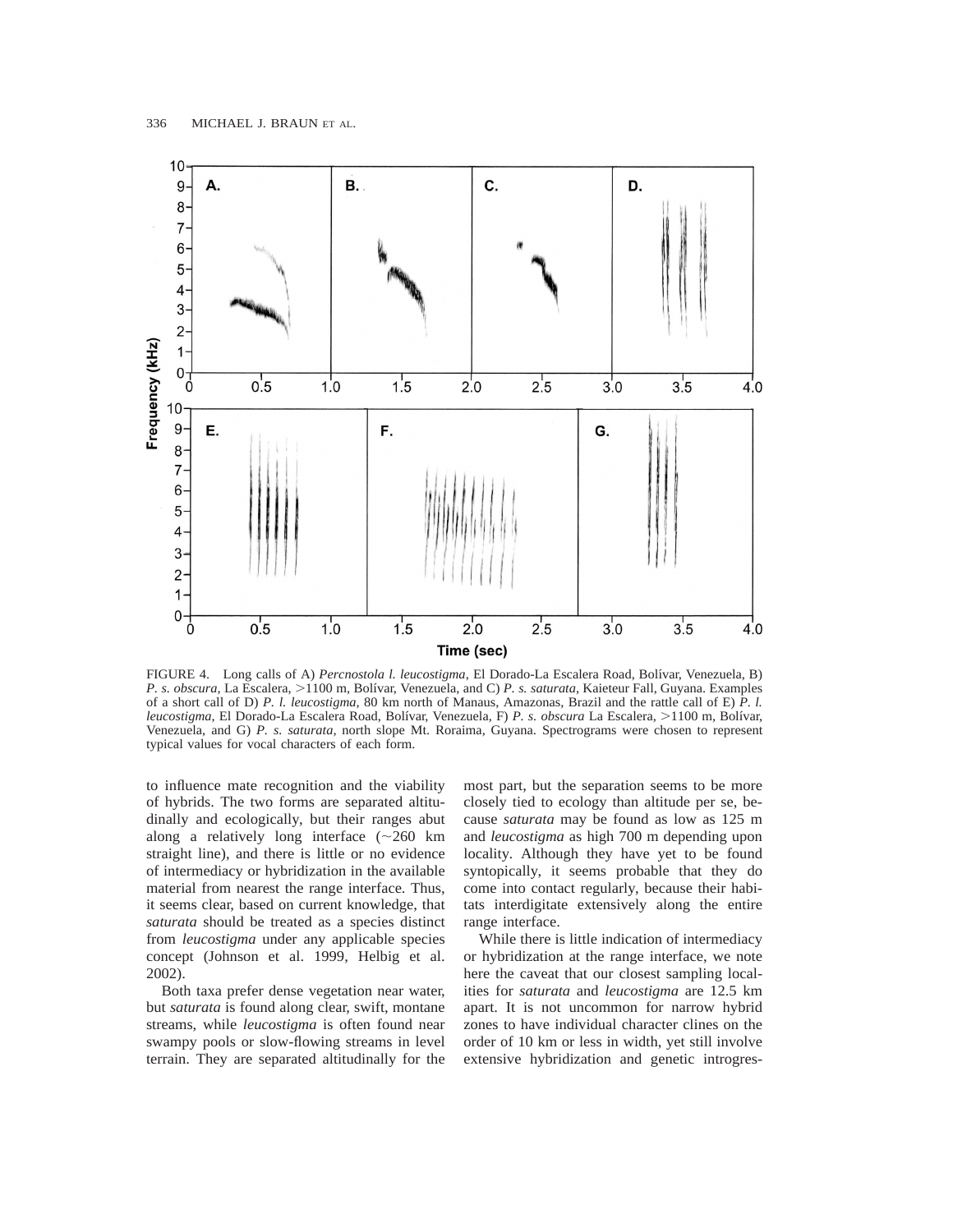sion (Sattler and Braun 2000, Brumfield et al. 2001). Thus, it would still be of significant interest to document these two forms in syntopy. This might be easiest to do on the Sierra de Lema highway in Venezuela, the only point where their range interface is relatively accessible.

The vocalizations of thamnophilids, like those of other suboscines, are considered to be innate and appropriate ''yard sticks'' in determining which populations have achieved biological species status (Lanyon 1978, Kroodsma 1984, Isler et al. 1998, Baptista and Kroodsma 2001). The number of vocal characters distinguishing loudsongs of nominate *leucostigma* and *saturata* (including *obscura*) was substantial, equivalent or greater than the number of vocal characters found to differ when vocalizations of syntopic pairs of closely related thamnophilid species were compared in an earlier study (Isler et al. 1998). There is a possibility that differences in calls of *leucostigma* and *saturata* will not be diagnostic with larger samples, but we do not consider this an obstacle to species status. Although the calls of closely related sympatric thamnophilid species often differ as much as, or more than their loudsongs, calls of some sympatric species pairs, such as *Myrmoborus myotherinus* (Black-faced Antbird) and *M. leucophrys* (White-browed Antbird), have not been found to differ diagnosably (Isler et al. 1998). Consequently, on the basis of vocal differences alone, *saturata* and *leucostigma* should be considered specifically distinct.

The level of genetic divergence between *saturata* and nominate *leucostigma* is striking. It is almost as high as divergence of either from another recognized species of *Percnostola* (*schistacea*), much higher than the already substantial levels of genetic differentiation that have been reported within several other Neotropical suboscine ''species'' (Bates et al. 1999, Alexio 2002, Marks et al. 2002), and slightly higher than the average sequence divergence between avian congeners reported by Johns and Avise (1998). Although the comparisons of Johns and Avise (1998) are based only on cytochrome *b,* rates of evolution of all the protein-coding mitochondrial genes have been shown to be approximately uniform, with cytochrome *b* slightly faster than average (Pesole et al. 1999). Therefore, the divergence value derived from our three gene sequences is likely to represent a low

estimate of cytochrome *b* divergence for *saturata* and *leucostigma*. Divergence within each taxon was less than 1%; thus, there appears to be a substantial history of genetic isolation between *saturata* and nominate *leucostigma*. It is clear that the genetic data strongly support the distinctiveness of these two taxa.

Recognition that *saturata* is specifically distinct from *leucostigma* reveals another specieslevel taxon endemic to the Pantepui. This is an important biogeographic pattern that was obscured by a mixture of greater and lesser degrees of geographic variation being treated at the same, subspecific level. Many Neotropical bird species comprise well-marked geographical forms, and our understanding of biogeography and diversification processes is likely to be enhanced by careful analyses of that variation, especially when disparate types of data (morphological, behavioral, genetic) are integrated (Isler et al. 1997, Bierregaard et al. 1997, Krabbe and Schulenberg 1997, Robbins and Stiles 1999).

#### BIOGEOGRAPHY AND DIVERSIFICATION

The Pantepui is divided biogeographically into eastern and western subregions by the Río Caroní in southeastern Bolívar, Venezuela (Mayr & Phelps 1967). *P. saturata* is known only from the eastern subregion (Willard et al. 1991). Although *saturata* was reported from Cerro Guaiquinima in the Rio Paragua drainage by Mayr and Phelps (1967), there appears to be no basis for this record (Perez-Eman et al. 2003; Perez-Eman, pers. comm.). Thus, *P. saturata* is restricted to the tall tepuis of the eastern subregion, a pattern typical of the most distinctively differentiated tepui endemics, such as Red-banded Fruiteater (*Pipreola whitelyi*), Rose-collared Piha (*Lipaugus streptophorus*), and Ruddy Tody-Flycatcher (*Poecilotriccus russatum*). The high degree of genetic divergence *saturata* displays from other *Percnostola* is consistent with this pattern.

The records of *saturata* reported here include the first definite ones from Guyana (Phelps, 1938, Snyder 1966, Braun et al. 2000) and represent an eastward range extension of 140 km. Because its previously known range was small, this range extension is of significant interest for the conservation of this and other tepui endemics. It represents a substantial increase in the known range of *saturata* (roughly 67%), and indicates that a sizeable fraction of the entire pop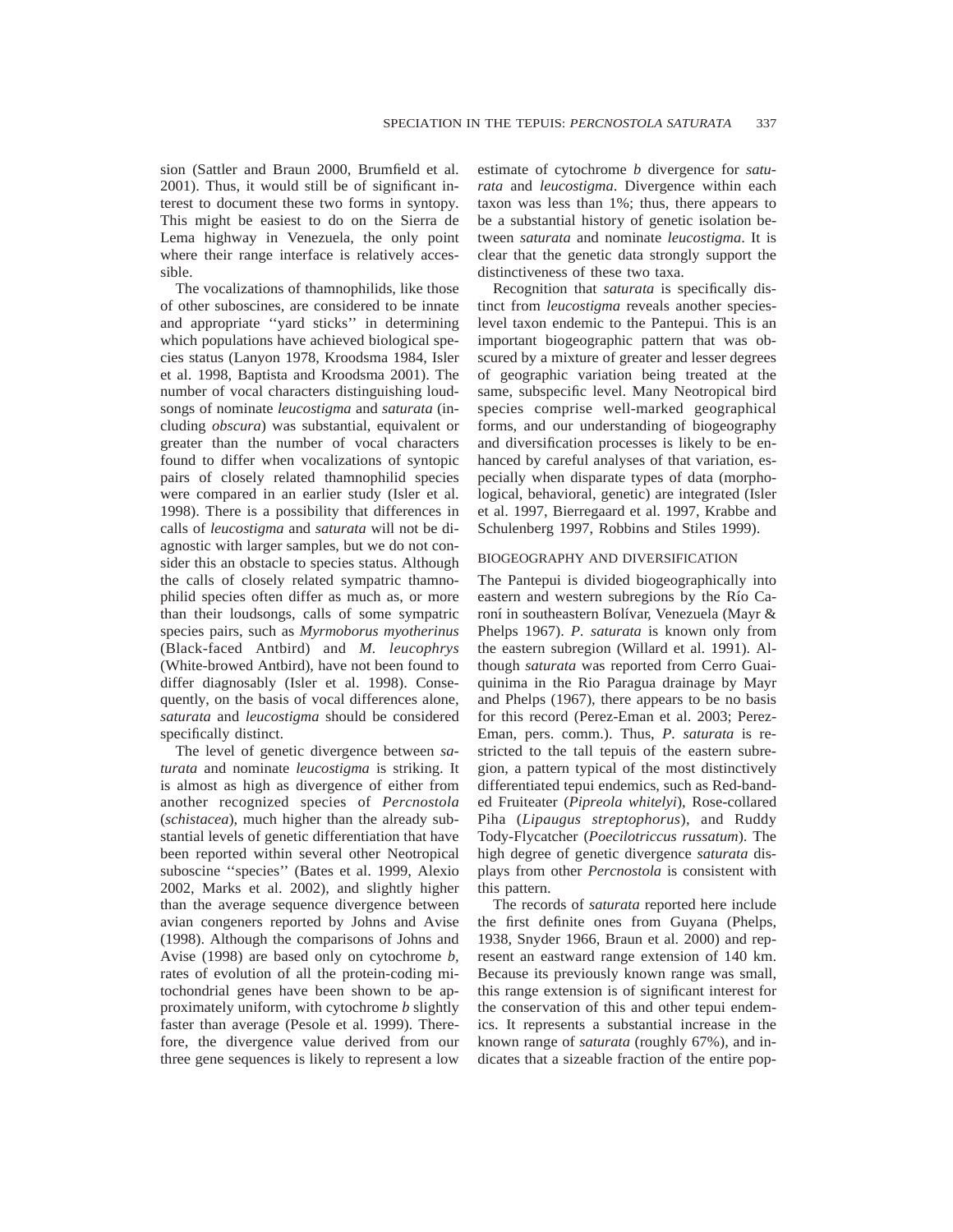ulation occurs in Guyana, where there has been little habitat alteration as yet.

Mayr and Phelps (1967) assigned the 96 highland birds of the Pantepui to four classes according to probable origin: a) specialized cliff dwellers (five species), b) altitudinally derived from lowland forms (34 species), c) long-distance colonists from other highland areas (48 species), and d) old endemics (nine species) that may have originated as either b) or c). They naturally classified *saturata* as altitudinally derived, because they believed it was a subspecies of *P. leucostigma*, which occurs in the adjacent lowlands. We have shown here that *saturata* is not only distinct from nominate *leucostigma*, but may not even belong in the *leucostigma* complex. Thus, its' origin is open to debate. Elevational speciation is still a good possibility, since most species of *Percnostola* are lowland birds. On the other hand, some *Percnostola* taxa occur at subtropical elevations in the Andes, suggesting that long-distance colonization is also possible. Another endemic thamnophilid that Mayr and Phelps (1967) classified as altitudinally derived, the Streak-backed Antshrike (*Thamnophilus insignis*), has now been shown to be the sister taxon of a newly discovered species, Acre Antshrike (*Thamnophilus divisorius*), from isolated ridges in western Brazil (Whitney et al. 2004), indicating that one of these must have been derived by long-distance colonization from the other.

Altitudinal derivation requires ecological adaptability; long-distance colonization requires dispersal capability. It would be illuminating to understand which actually occurred in this case. A molecular analysis of the *leucostigma* complex is in progress, which may allow resolution of this issue (Bates et al., unpubl. data). Studies of congeneric species that replace each other on elevational gradients in the Andes suggest a complex interplay of competition, phyletic divergence, and chance in determining species distributions (Terborgh and Weske 1975, Arctander and Fjeldsa 1994, Bates and Zink 1994).

## TAXONOMIC RECOMMENDATIONS

We recommend that *saturata* be treated as a species in the genus *Percnostola* sensu Peters (1951) until a thorough revision of that genus is undertaken. We are doubtful of the validity of *obscura* as subspecifically distinct from *saturata*, but recognize that more material and a more detailed analysis would be needed to critically determine its diagnosability. It is unclear whether the minor differences in plumage color would prove consistent in larger series or with quantitative spectroscopy of color. No differences were found in their soft part colors, measurements, or vocalizations. The ranges of these highland forms are also unclear as yet. All specimens of *saturata* (sensu stricto) are from the immediate vicinity of Mt. Roraima, while most *obscura* localities are 120–210 km to the northwest. There is one specimen identified as *obscura* (COP 44636) from Uei-tepuı´, which lies about 31 km to the south-southeast of Mt. Roraima. This implies the curious notion that the range of *obscura* wraps part way around the range of *saturata*.

Chubb (1921) used the English name ''Roraima Ant-Creeper'' for this species. We propose that be modified to Roraiman Antbird to follow current usage for the genus *Percnostola*. An appropriate Spanish name would be Hormiguero de Roraima.

### ACKNOWLEDGMENTS

We thank B. Barber, K. Bostwick, R. Brumfield, J. Dean, R. Faucett, W. Hinds, C. Milensky, W. Prince, N. Rice, B. O'Shea, B. Schmidt, W. Hinds, and K. Zyskowski for participation in Guyana fieldwork, which was funded by the National Geographic Society and the Smithsonian Biological Diversity of the Guianas Program. G. Barrowclough and P. Sweet (AMNH), D. Causey and A. Pirie (Harvard University), J. Dean (USNM), D. Dittmann (Louisiana State University) and M. Lentino, R. Restall and C. Rodner (COP) facilitated access to specimens. Lentino and Restall also provided critical commentary on COP specimens. DNA lab work was conducted by J. Hunt in the Pritzker Laboratory for Molecular Systematics and Evolution with support from NSF grant #DEB 9974104 to S. Hackett and JMB. C. Huddleston and T. Hollowell helped produce the final versions of the maps and other figures. We deeply appreciate the continuing support of the Macaulay Library of Natural Sounds of the Cornell Laboratory of Ornithology (G. Budney), and the National Sound Archive, The British Museum (R. Ranftt) in the provision of sound recordings, and we are indebted to the following individuals who contributed vital recordings to the analysis: D. Ascanio, R. Behrstock, R. Bierregaard, M. Cohn-Haft, P. Donahue, D. Finch, P. Gadd, D. Gibbs, T. Gullick, R. Innes, L. Macaulay, C. Milensky, P. Stouffer, B. Whitney, A. Whittaker, D. Willis, and K. Zimmer. A. Aleixo and an anonymous reviewer provided helpful comments on an earlier draft of the manuscript. This is number 93 in the Smithsonian's Biological Diversity of the Guiana Shield Program publication series.

## LITERATURE CITED

ALEIXO, A. 2002. Molecular systematics and the role of the ''va´rzea''–''terra firme'' ecotone in the di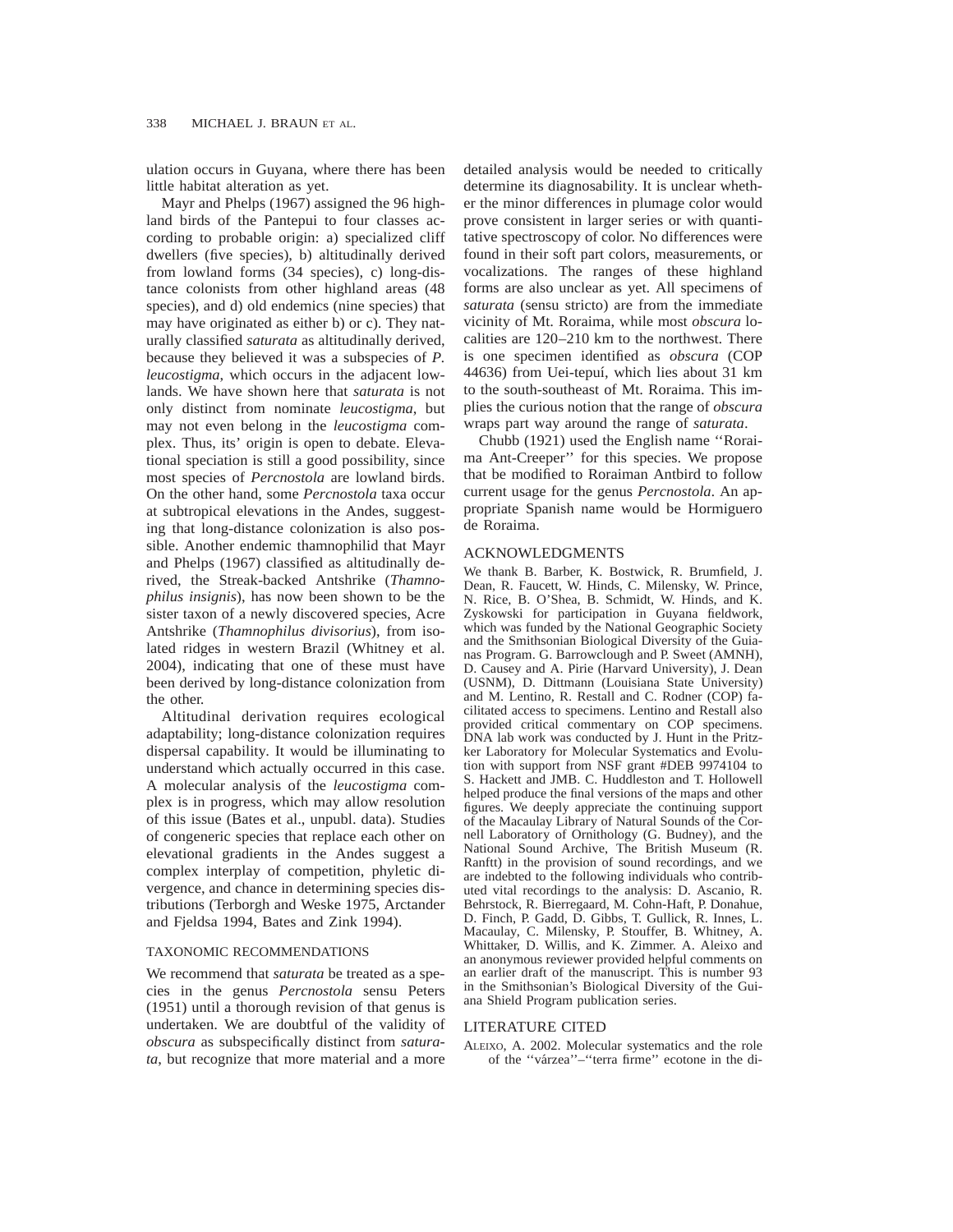versification of *Xiphorhynchus* woodcreepers (Aves: Dendrocoplatidae). Auk 119:621–640.

- ARCTANDER, P., AND J. FJELDSA. 1994. Andean tapaculos of the genus *Scytalopus* (Aves, Rhinocrytidae): a study of speciation patterns using DNA sequence data, p. 205–225 *In* V. Loeschcke, J. Tomiuk, and S. K. Jain [EDS.], Conservation genetics. Birkhauser Verlag, Basel, Switzerland.
- BAPTISTA, L. F., AND D. E. KROODSMA. 2001. Avian bioacoustics, p. 11–52. *In* J. del Hoyo, A. Elliot, and J. Sargatal [EDS.], Handbook of the birds of the world. Vol. 6. Lynx Edicions, Barcelona, Spain.
- BARNETT, A., R. SHAPLEY, P. BENJAMIN, E. HENRY, AND M. MCGARRELL. 2002. Birds of the Potaro Plateau, with eight new species for Guyana. Cotinga 18:19–36.
- BARROWCLOUGH, G. F., P. ESCALANTE-PLIEGO, R. AVE-LEDO-HOSTOS, AND L. A. PÉREZ-CHINCHILLA. 1995. An annotated list of the birds of the Cerro Tamacuarí region, Serranía de Tapirapecó, Federal Territory of Amazonas, Venezuela. Bulletin of the British Ornithologist's Club 115:211–219.
- BARROWCLOUGH, G. F., M. LENTINO, AND P. R. SWEET. 1997. New records of birds from Auyántepuí, Estado Bolívar, Venezuela. Bulletin of the British Ornithologist's Club 117:194–198.
- BATES, J. M., AND R. M. ZINK. 1994. Evolution into the Andes: molecular evidence for species relationships in the genus *Leptopogon*. Auk 111:507– 515.
- BATES, J. M., S. J. HACKETT AND J. GOERCK. 1999. High levels of mitochondrial DNA differentiation in two lineages of antbirds (*Drymophila* and *Hypocnemis*). Auk 116:1093–1106.
- BIERREGAARD, R. O., JR., M. COHN-HAFT, AND D. STOTZ. 1997. Cryptic diversity: an overlooked species and new subspecies of antbird (Aves: Formicariidae) with a revision of *Cercomacra tyrannina* in northeastern South America. Ornithological Monographs 48:111–128.
- BRAUN, M. J., D. W. FINCH, M. B. ROBBINS, AND B. K. SCHMIDT. 2000. A field checklist of the birds of Guyana. Smithsonian Institution, Washington, DC.
- BRAUN, M. J., M. B. ROBBINS, C. M. MILENSKY, B. J. O'SHEA, B. R. BARBER, W. HINDS, AND W. S. PRINCE. 2003. New birds for Guyana from Mts. Roraima and Ayanganna. Bulletin of the British Ornithologist's Club 123:24–33.
- BRUMFIELD, R., AND A. P. CAPPARELLA. 1996. Historical diversification of birds in northwestern South America: a molecular perspective on the role of vicariant events. Evolution 50:1607–1624.
- BRUMFIELD, R. T., R. W. JERNIGAN, D. B. MCDONALD, AND M. J. BRAUN. 2001. Evolutionary implications of divergent clines in a manakin (*Manacus*; Aves) hybrid zone. Evolution 55:2070–2087.
- BUSH, M. B. 1994. Amazonian speciation: a necessarily complex model. Journal of Biogeography 21: 5–17.
- CAPPARELLA, A. P. 1991. Neotropical avian diversity and riverine barriers. Acta Congressus Internationalis Ornithologici 20:307–316.
- CHAPMAN, F. M. 1931. The upper zonal bird-life of Mts. Roraima and Duida. Bulletin of the American Museum of Natural History 63:1–135.
- CHARIF, R. A., S. MITCHELL, AND C. W. CLARK. 1995. Canary 1.2 user's manual. Cornell Laboratory of Ornithology, Ithaca, NY.
- CHUBB, C. 1921. The birds of British Guiana. Vol. 1 (1916), Vol. 2 (1921). Bernard Quaritch, London.
- COOK, R. E. 1974. Origin of the highland avifauna of southern Venezuela. Systematic Zoology 23:257– 264.
- CORY, C., AND C. E. HELLMAYR. 1924. Catalogue of birds of the Americas. Pteroptochidae-Conopophagidae-Formicariidae. Field Museum of Natural History, Zoological Series 13, Part 3:1–369.
- ENDLER, J. A. 1977. Geographic variation, speciation, and clines. Princeton University Press, Princeton, NJ.
- ENDLER, J. A. 1982. Pleistocene forest refuges: fact or fancy?, p. 641–657. *In* G. T. Prance [ED.], Biological diversification in the tropics. Columbia University Press, New York.
- HAFFER, J. 1969. Speciation in Amazonian forest birds. Science 165:131–137.
- HAFFER J. 1997. Alternative models of vertebrate speciation in Amazonia: an overview. Biodiversity and Conservation 6:451–476.
- HELBIG, A. J., A. G. KNOX, D. T. PARKIN, G. SANGSTER, AND M. COLLINSON. 2002. Guidelines for assigning species rank. Ibis 144:518–525.
- HILTY, S. 2003. Birds of Venezuela. Princeton University Press, Princeton, NJ.
- ISLER, M. L. 1997. A sector-based ornithological geographic information system for the Neotropics. Ornithological Monographs 48:345–354.
- ISLER, M. L., P. R. ISLER, AND B. M. WHITNEY. 1997. Biogeography and systematics of the *Thamnophilus punctatus* (Thamnophilidae) complex. Ornithological Monographs 48:355–381.
- ISLER, M. L., P. R. ISLER, AND B. M. WHITNEY. 1998. Use of vocalizations to establish species limits in antbirds (Passeriformes; Thamnophilidae). Auk 115:577–590.
- ISLER, M. L., P. R. ISLER, AND B. M. WHITNEY. 1999. Species limits in antbirds (Passeriformes; Thamnophilidae): the *Myrmotherula surinamensis* complex. Auk 116:83–96.
- ISLER, M. L., J. ALVAREZ A., P. R. ISLER, AND B. M. WHITNEY. 2001. A new species of *Percnostola* antbird (Passeriformes: Thamnophilidae) from Amazonian Peru, and an analysis of species limits within *Percnostola rufifrons*. Wilson Bulletin 113: 164–176.
- JOHNS, G. C., AND J. C. AVISE. 1998. A comparative survey of genetic distances in vertebrates from the mitochondrial cytochrome *b* gene. Molecular Biology and Evolution 15:1481–1490.
- JOHNSON, N. K., J. V. REMSEN JR., AND C. CICERO. 1999. Resolution of the debate over species concepts in ornithology: a new comprehensive biological species concept. Acta Congressus Internationalis Ornithologici 22:1470–1482.
- KRABBE, N., AND T. S. SCHULENBERG. 1997. Species limits and natural history of *Scytalopus* tapaculos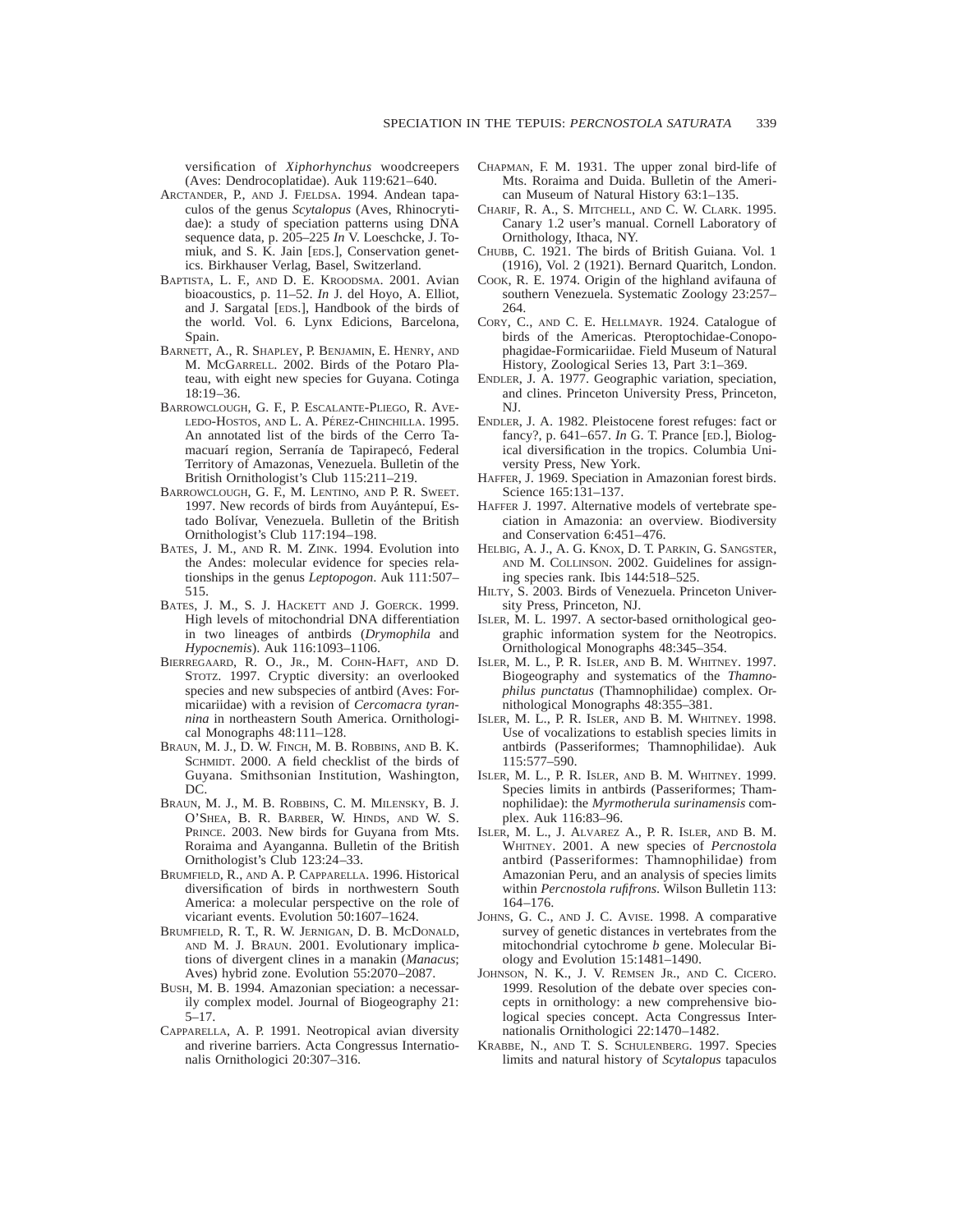(Rhinocryptidae) with descriptions of the Ecuadorian taxa, including three new species. Ornithological Monographs 48:47–88.

- KROODSMA, D. E. 1984. Songs of the Alder Flycatcher (*Empidonax alnorum*) and Willow Flycatcher (*Empidonax traillii*) are innate. Auk 101:13–24.
- LANYON, W. E. 1978. Revision of the *Myiarchus* flycatchers. Bulletin of the American Museum of Natural History 161:429–627.
- MARKS, B. B., S. J. HACKETT, AND A. P. CAPPARELLA. 2002. Historical relationships among Neotropical lowland forest areas of endemism as determined by mitochondrial DNA sequence variation within the Wedge-billed Woodcreeper (Aves: Dendrocolaptidae: *Glyphorynchus spirurus*). Molecular Phylogenetics and Evolution 24:153–167.
- MAYR, E., AND W. H. PHELPS JR. 1967. The origin of the bird fauna of the south Venezuelan highlands. Bulletin of the American Museum of Natural History 136:273–327.
- MCDIARMID, R.W., AND M. A. DONNELLY. 2005. The Guayana Highlands and its herpetofauna: amphibians and reptiles of the lost world. *In* M. A. Donnelly, B. I. Crother, C. Guyer, M. H. Wake, and M. E. White [EDS.], Ecology and evolution in the tropics: a herpetological perspective. University of Chicago Press, Chicago. IL.
- MEYER DE SCHAUENSEE, R., AND W. H. PHELPS JR. 1978. A guide to the birds of Venezuela. Princeton University Press, Princeton, NJ.
- PEBERDY, P. S. 1941. Ornithological collection from Mount Roraima, p. 30–37. *In* Reports of the British Guiana Museums and Georgetown Public Free Library, April 26, Georgetown, British Guiana.
- PELZELN, A., VON. 1868. Ornithologie Brasiliens, part 2. Vienna, Austria.
- PEREZ-EMAN, J., C. J. SHARPE, M. LENTINO R., R. O. PRUM, AND I. J. CARRENO F. 2003. New records of birds from the summit of Cerro Guaiquinima, Estado Bolívar, Venezuela. Bulletin of the British Ornithologist's Club 123:78–90.
- PESOLE, G., C. GISSI, A. DE CHIRICO, AND C. SACCONE. 1999. Nucleotide substitution rate of mammalian mitochondrial genomes. Journal of Molecular Evolution 48:427–434.
- PETERS, J. L. 1951. Check-list of birds of the world. Vol. VII. Museum of Comparative Zoology, Cambridge, MA.
- PHELPS, W. H., Sr. 1938. La procedencia geográfica de las aves coleccionadas en el Cerro Roraima. Boletin de la Sociedad Venezolana de Ciencias Naturales 36:83–95.
- RIDGELY, R. S., AND G. TUDOR. 1994. The birds of South America., Vol. II: the suboscine passerines. University of Texas Press, Austin, TX.
- ROBBINS, M. B., AND F. G. STILES. 1999. A new species of pygmy-owl (Strigidae: *Glaucidium*) from the Pacific slope of the northern Andes. Auk 116: 305–315.
- ROTH, V. 1960. Thompson Ayangana expedition. Journal of the British Guiana Museum and Zoo 26:30.
- SALVIN, O. 1885. A list of the birds obtained by Mr. Henry Whitely in British Guiana. Ibis 1885:418– 439.
- SATTLER, G. D., AND M. J. BRAUN. 2000. Morphometric variation as an indicator of genetic interactions between Black-capped and Carolina Chickadees at their contact zone in the Appalachian Mountains. Auk 117:427–444.
- SNYDER, D. E. 1966. The birds of Guyana. Peabody Museum, Salem, MA.
- STEPHENS, L., AND M. A. TRAYLOR JR. 1985. Ornithological gazeteer of the Guianas. Museum of Comparative Zoology, Cambridge, MA.
- STEYERMARK, J. A. 1986. Speciation and endemism in the flora of the Venezuelan tepuis, p.317–373. *In* F. Vuilleumier and M. Monasterio [EDS.], High altitude tropical biogeography. Oxford University Press, Oxford, UK.
- SWOFFORD, D. L. 2002. PAUP\*: Phylogenetic analysis using parsimony (\*and other methods), version 4.0b10. Sinauer Associates, Sutherland, MA.
- TERBORGH, J. W., AND J. S. WESKE. 1975. The role of competition in the distribution of Andean birds. Ecology 56:562–576.
- TODD, W. E. C. 1927. New gnateaters and antbirds from tropical America, with a revision of the genus *Myrmeciza* and its allies. Proceedings of the Biological Society of Washington 40:149–178.
- TUOMISTO, H., K. RUOKOLAINEN, R. KALLIOLA, A. LIN-NA, W. DANJOY, AND Z. RODRIGUEZ. 1995. Dissecting Amazonian biodiversity. Science 269:63– 66.
- WALLACE, A. R. 1852. On the monkeys of the Amazon. Proceedings of the Zoological Society of London 20:107–110.
- WHITNEY, B. M., D. C. OREN, AND R. T. BRUMFIELD. 2004. A new species of *Thamnophilus* antshrike (Aves: Thamnophilidae) from the Serra do Divisor, Acre, Brazil. Auk 121:1031–1039.
- WILLARD, D. E., M. S. FOSTER, G. F. BARROWCLOUGH, R. W. DICKERMAN, P. F. CANNELL, S. L. COATS, J. L. CRACRAFT, AND J. P. O'NEILL. 1991. The birds of Cerro de la Neblina, Territorio Federal Amazonas, Venezuela. Fieldiana: Zoology, N. S. 65:1– 80.
- ZIMMER, J. T. 1931. Studies of Peruvian birds. I. New and other birds from Peru, Ecuador, and Brazil. American Museum Novitates 500:1–23.
- ZIMMER, J. T., AND W. H. PHELPS SR. 1946. Twentythree new subspecies of birds from Venezuela and Brazil. American Museum Novitates 1312:1–23.
- ZIMMER, K. J., AND M. L. ISLER. 2003. Family Thamnophilidae (typical antbirds), p. 448–681. *In* J. del Hoyo, A. Elliot, and D. A. Christie [EDS.], Handbook of the birds of the world,. Vol. 8: broadbills to tapaculos. Lynx Edicions, Barcelona, Spain.

#### APPENDIX A

Specimens examined for morphology and genetics. One asterisk  $=$  morphology and genetics; two asterisks 5 genetics only; no asterisks, morphology only. Collection and catalog numbers provided where available.  $AMNH =$  American Museum of Natural History, COP  $=$  Colleción Ornitológica Phelps, KUNHM  $=$  University of Kansas Natural History Museum, LSUMZ = Louisiana State University Museum of Zoology, MCZ 5 Museum of Comparative Zoology (Harvard Uni-